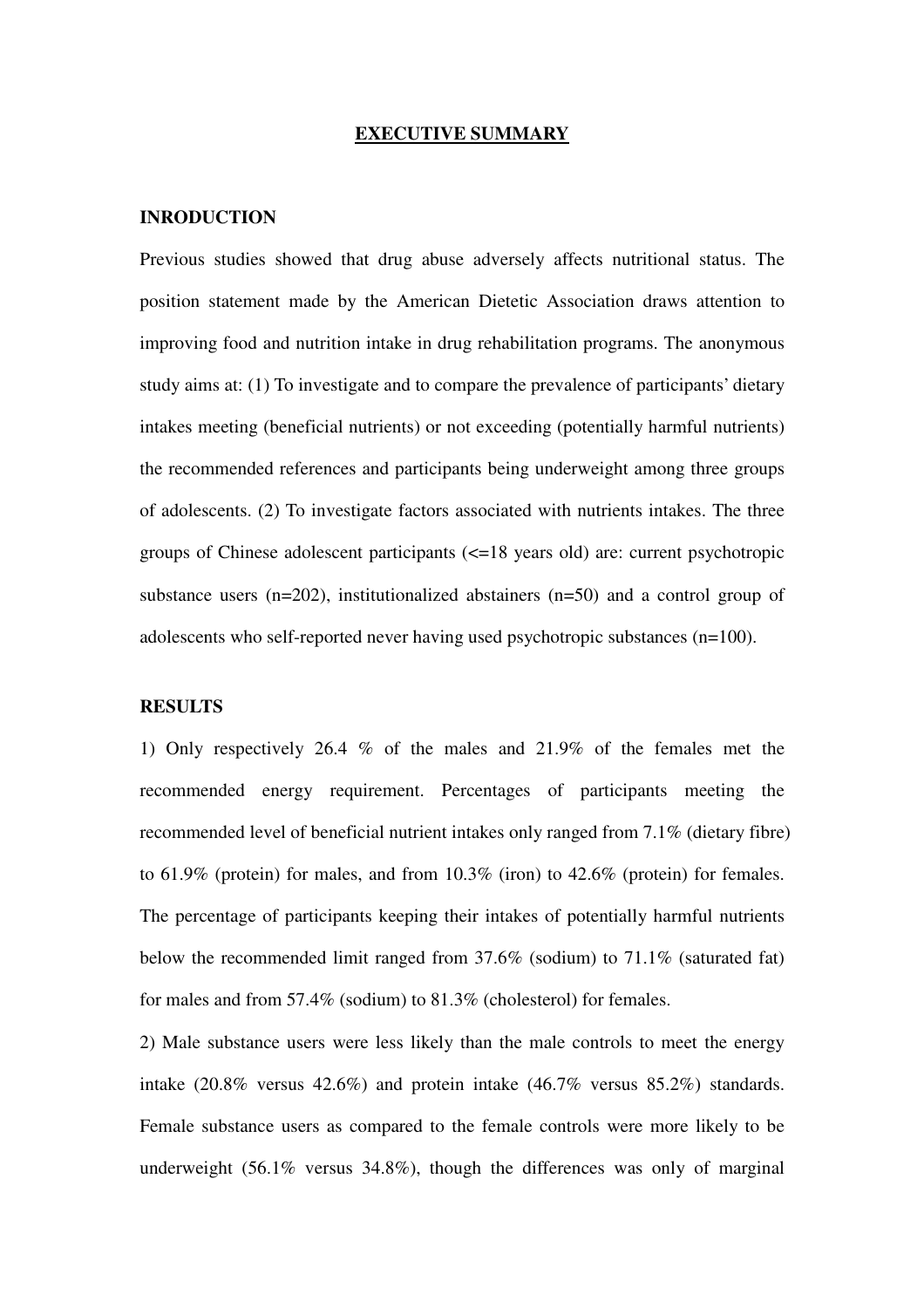significance. Among those substance users who were underweight, only respectively 50% and 32.6% of the males and the females perceived themselves to be underweight, whilst 5.6% of the males and 52.2% of the females was even trying to lose weight.

3) Institutionalized abstainers, as compared to substance users, tended to have higher likelihoods to meet the required standard for beneficial nutrients. Lower percentages of abstainers kept their level of harmful nutrients within the recommended limit as compared to the group of substance users. Female substance users as compared to female abstainers were more likely to be underweight (56.1% versus 14.8%).

4) Female substance users were more likely than male substance users to keep their cholesterol (85.4% versus 65.8%) and sodium (64.6% versus 41.7%) levels within the recommended limit. Male substance users were more likely than female ones to have adequate intakes of protein (46.7% versus 29.3%) and iron (27.5% versus 6.1%).

5) Ketamine users were less likely than other drug users to have an adequate intake of protein (37.3% versus 46.9%) and iron (16.3% versus 26.5%), but were more likely to have their cholesterol level kept within the recommended limit (75.8% versus 67.3%).

## **CONCLUSION**

Adolescent substance users are having inadequate intakes of beneficial nutrients. Energy and protein intakes among male substance users were significantly less than those of the control group. Many female substance users were under-weighted. It is possible that they use substance use as a means of weight control. Inadequate intakes of nutrients such as iron and calcium are prevalent among substance users. The poor nutrition status may enhance the harmful effects of substance use.

Institutionalized abstainers were more likely than substance users to meet the requirements for intakes of beneficial nutrients, implying that nutritional intakes among substance users are modifiable. However, the quality of dietary intakes among